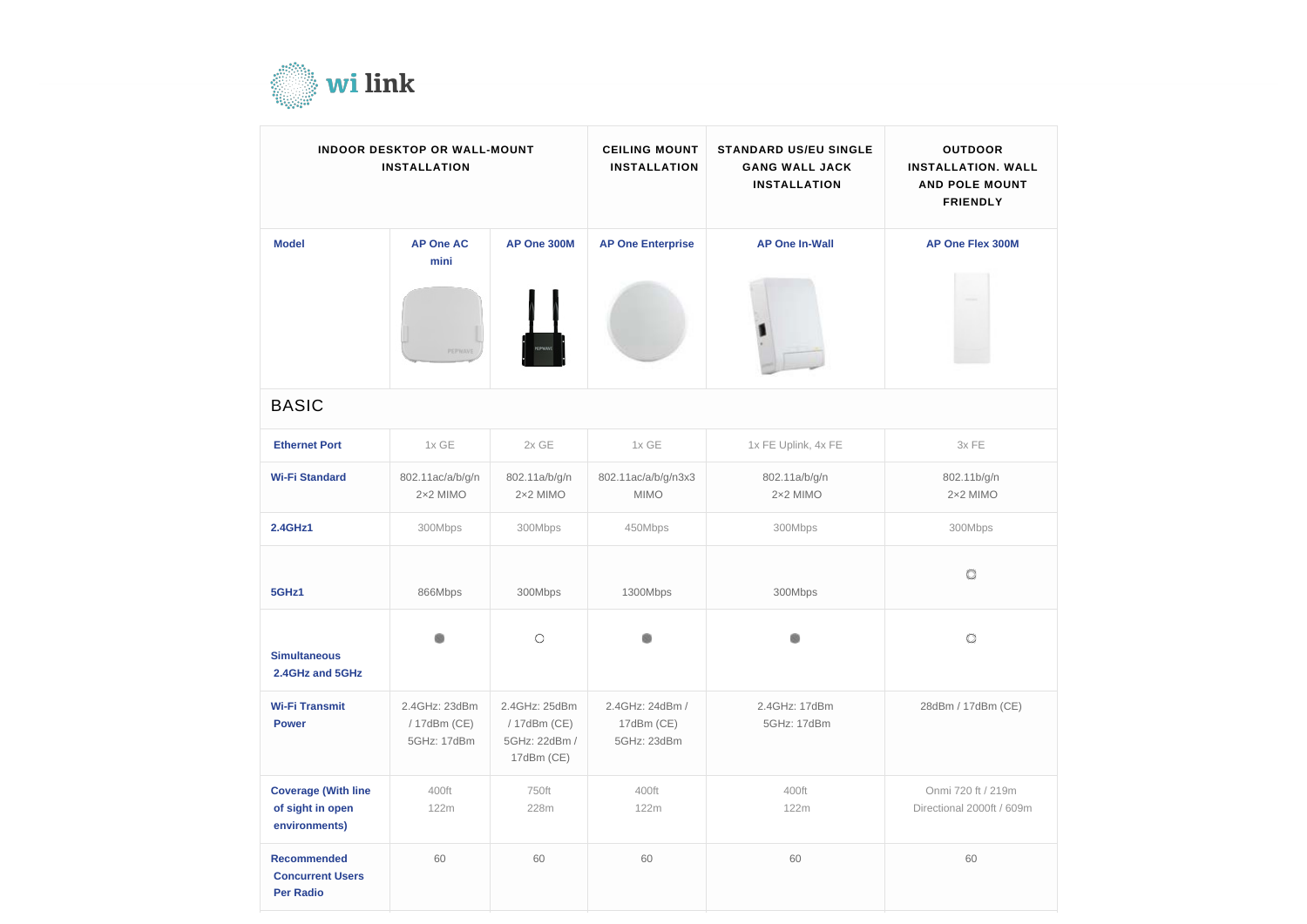| <b>Number of SSID Per</b><br><b>Radio</b> | 16                                                        | 16                                                        | 16                                        | 16                                                                                                                                       | 16                                                                                           |
|-------------------------------------------|-----------------------------------------------------------|-----------------------------------------------------------|-------------------------------------------|------------------------------------------------------------------------------------------------------------------------------------------|----------------------------------------------------------------------------------------------|
| <b>HARDWARE</b>                           |                                                           |                                                           |                                           |                                                                                                                                          |                                                                                              |
| <b>Antenna Type</b>                       | Built-in Omni                                             | External Omni                                             | Built-in Omni                             | Built-in Omni                                                                                                                            | Built-In, Switchable Directional<br>(75° Horizontal x 35° Vertical<br>Beamwidths)<br>or Omni |
| <b>Antenna Gain</b>                       | 2.4GHz:<br>2dBi5GHz: 4dBi                                 | 2.4GHz:<br>3dBi5GHz:<br>5dBi                              | 2.4GHz: 3dBi5GHz:<br>4dBi                 | 2.4GHz: 2dBi5GHz: 4dBi                                                                                                                   | Directional: 10dBiOmni: 4dBi                                                                 |
| <b>Enclosure</b>                          | Plenum-rated,<br>Indoor Plastic                           | Ruggedized<br>Metal                                       | Plenum-rated,<br>Indoor Plastic           | Plenum-rated, Indoor Plastic<br>.Mounts Into Standard US/EU<br>Single Gang Wall Jack                                                     | Waterproof Outdoor IP55                                                                      |
| <b>Dimensions</b>                         | $3.9 \times 3.9 \times 0.8$<br>inches98 x 98 x<br>19.7 mm | $5.8 \times 4.6 \times 1.6$<br>inches147 x<br>115 x 40 mm | 6.8 (diameter) x 1.5<br>inches173 x 38 mm | US:<br>$5 \times 3.4 \times 2.1$ inches<br>128 x 86 x 53.5 mm<br>International:<br>$3.4 \times 3.4 \times 2.1$ inches<br>86 x 86 x 53 mm | 11.8 x 4.9 x 1.9 inches<br>300 x 124 x 47 mm                                                 |
| Weight                                    | 0.33 pound<br>150 grams                                   | 0.93 pound<br>420 grams                                   | 0.57 pound<br>260 grams                   | US:<br>0.37 pound<br>170 grams<br>International:<br>0.34 pound<br>155 grams                                                              | 1.15 pounds<br>520 grams                                                                     |
| <b>OPERATIONS</b>                         |                                                           |                                                           |                                           |                                                                                                                                          |                                                                                              |
| <b>AC Adapter</b>                         | AC Input 100V-<br>240V<br>DC Output 12V,<br>1A            | AC Input 100V-<br>240V<br>DC Output<br>12V, 2A            | O                                         | 48V DC Connector                                                                                                                         | O                                                                                            |
| 110 Punch Down<br><b>Black</b>            | O                                                         | $\circ$                                                   | O                                         | ۰                                                                                                                                        | O                                                                                            |
| <b>PoE Input</b>                          | 802.3af                                                   | 802.3af                                                   | 802.3af                                   | 802.3at/802.3af                                                                                                                          | Passive PoE<br>12-48V DC, 2A                                                                 |
| <b>PoE Output</b>                         | O                                                         | $\circ$                                                   | O                                         | 802.3af                                                                                                                                  | 802.3af or 48V Passive PoE                                                                   |